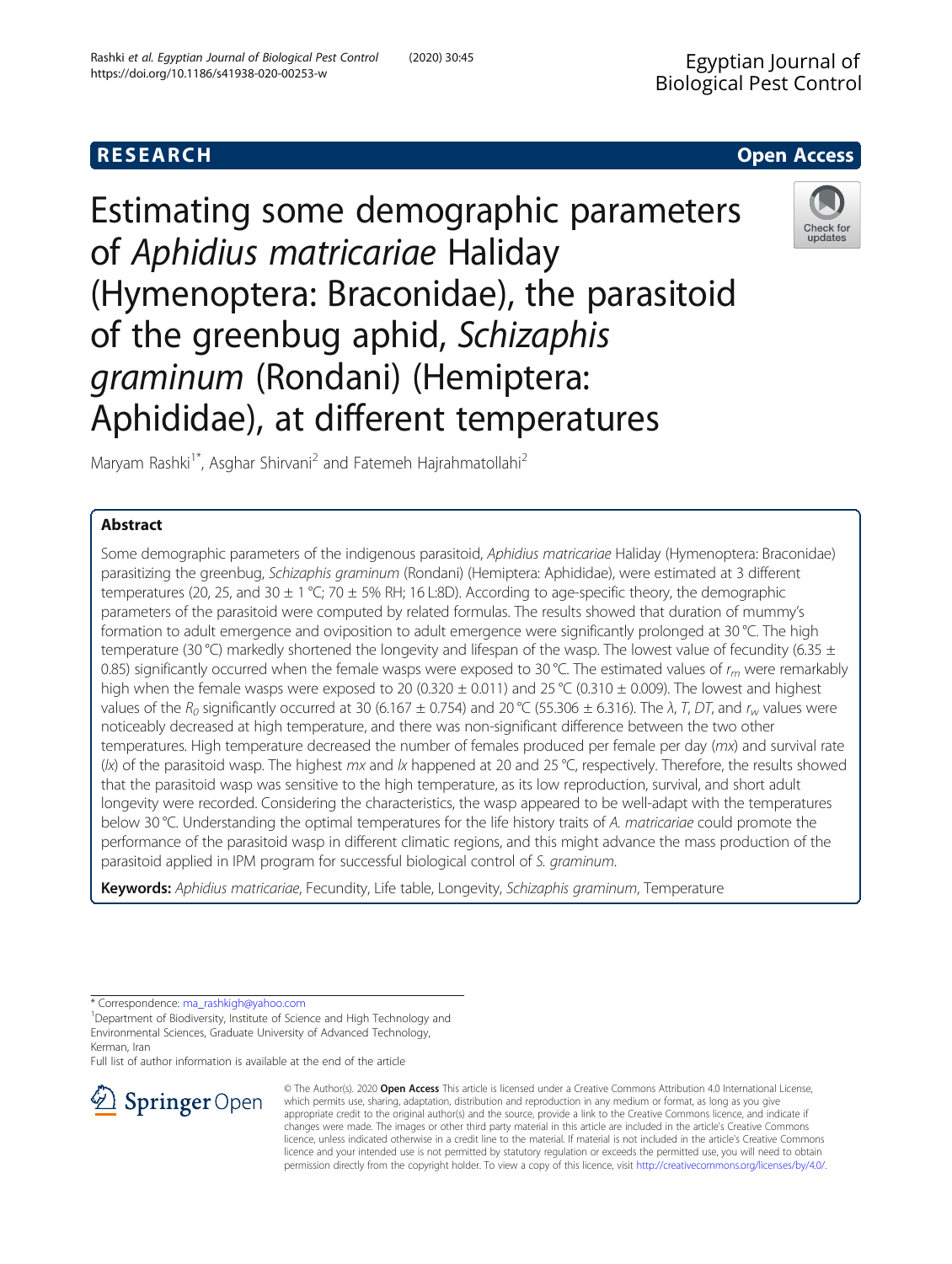# Background

The braconid wasps are important parasitoids in controlling aphids (Jones et al., [2003\)](#page-5-0). Accordingly, one of the most efficient member of the family is a proovigenic and koinobiont parasitoid, Aphidius matricariae Haliday (Hymenoptera: Braconidae), which is used as a successful biological control agent to suppress several aphid pest populations (Boivin et al., [2012\)](#page-5-0). Most studies have investigated the role of A. matricariae to control aphid pests in orchards and vegetables (Zamani et al., [2007](#page-6-0) and Wick [2009\)](#page-6-0). However, there are several evidences showing the performance of the parasitoid wasp as a biocontrol agent of cereal aphid species such as Diuraphis noxia (Mordvilko) (De Farias and Hopper, [1999](#page-5-0)) and Schizaphis graminum (Rondani) (Mustață and Mustață, [2009\)](#page-5-0).

The greenbug, Schizaphis graminum (Rondani) (Hemiptera: Aphididae), is an important aphid pest of cereal crops that causes enormous losses via direct (e.g., sap suction, germination decrease, and other phytotoxic impacts) and indirect damage (virus transmission like barley yellow dwarf *luteovirus*) (Costa et al., [2010](#page-5-0)). Use of the indigenous parasitoid, A. matricariae, can be considered as an alternative and safe way to suppress the greenbug invasion instead of insecticide application. However, some abiotic variables affect the wasp ability in parasitizing the aphid hosts and its fitness (El-Heneidy et al., [2003\)](#page-5-0). As insects are poikilotherms, temperature is a critical abiotic factor during their life cycle, and any thermal fluctuation can affect their biological properties such as their growth and reproduction (Wang et al., [2009](#page-6-0)).

Parasitism of A. colemani Viereck (Hymenoptera: Braconidae) to the bird cherry-oat aphid, Rhopalosiphum padi (L.), was tested at different temperatures, and it was found that 20 and 25 °C were the preferred thermal condition (Goh et al., [2001\)](#page-5-0). Liu and Tsai [\(2002\)](#page-5-0) exhibited that the maximum population growth of Lysiphlebia mirzai Shuja-Uddin, the braconid parasitoid of the brown citrus aphid, Toxoptera citricida (Kirkaldy), occurred at a temperature range of 15–25 °C. Likewise, parasitism rate and biological characteristics of the aphelinid parasitoid wasp, Aphelinus asychis Walker, were negatively influenced by the unfavorable high tempera-tures (Wang et al., [2016\)](#page-5-0).

Some biological and life table parameters of the parasitoid, Aphelinus varipes (Forster), were investigated under a range of temperature (Yashima and Murai, [2013](#page-6-0)). The results manifested that the increased temperature had detrimental effects on the wasp developmental period, emergence rate, and sex ratio. Moreover, the intrinsic rate of increase  $(r_m)$  and net reproductive rate  $(R_0)$  values were higher at 25 than 20 °C (Yashima and Murai, [2013\)](#page-6-0). In addition to the crucial effects of thermal changes on insects, it would be worthwhile having knowledge on demographic parameters of insects like life table parameters (Maia et al., [2000](#page-5-0)).

Therefore, the aim of the present research was to determine the impacts of different temperatures on some life table parameters of the Iranian native population of A. matricariae when parasitizing the greenbug, S. graminum under laboratory conditions.

# Materials and methods

# Plant and insect sources

For rearing the greenbug, S. graminum, and conducting the experiments, a native wheat cultivar, named Alvand, was planted in pots (12-cm high and 15-cm diameters) under greenhouse conditions. The colony of the greenbug was initiated by adults collected from gramineous plants in Kerman (Kerman province, Iran) in a control environment chamber at  $25 \pm 1$  °C, 70  $\pm$  5% RH, and a photoperiod of 16 L:8D. The 3rd instar nymphs were used in all tests.

The indigenous parasitoid wasps, A. matricariae, were gained from the mummies of greenbug collected from gramineous plants in Kerman (Kerman province, Iran). After the wasp identification, the parasitoids were reared in a Plexiglas cage  $(50 \times 50 \times 60 \text{ cm})$ , using S. graminum on potted wheat plants in the control environment chamber. The parasitoid wasps were provided by 60% honey solution. In the present study, 1-day-old mated female wasps from one generation were applied.

# Effect of different temperatures on biological characteristics of A. matricariae

To test the effects of 3 different constant temperatures including 20, 25, and 30 °C on some demographic parameters of A. matricariae, an experimental unit was designed (70  $\pm$  5% RH, 16 L:8D). Hence, the cut wheat leaves were laid onto 2% water-agar in a Petri dish (9 cm diameter) with perforated lid. Then, the hole was covered with a piece of thin mesh (2-cm diameter), and after that, 30 3rd instar nymphs of the greenbug were placed in the experimental unit as well as a 1-day-old mated female of the parasitoid. Each treatment was repeated 20 times (20 replicates for each temperature). The developmental times including mummification to adult emergence and oviposition to adult emergence were recorded.

After adult emergences, each 1-day-old mated female wasp was daily provided by 30 new 3rd instar nymphs of the greenbug until death, and the nymphs were then kept for mummy formations. Subsequently, longevity, lifespan, fecundity, and life table parameters were calculated.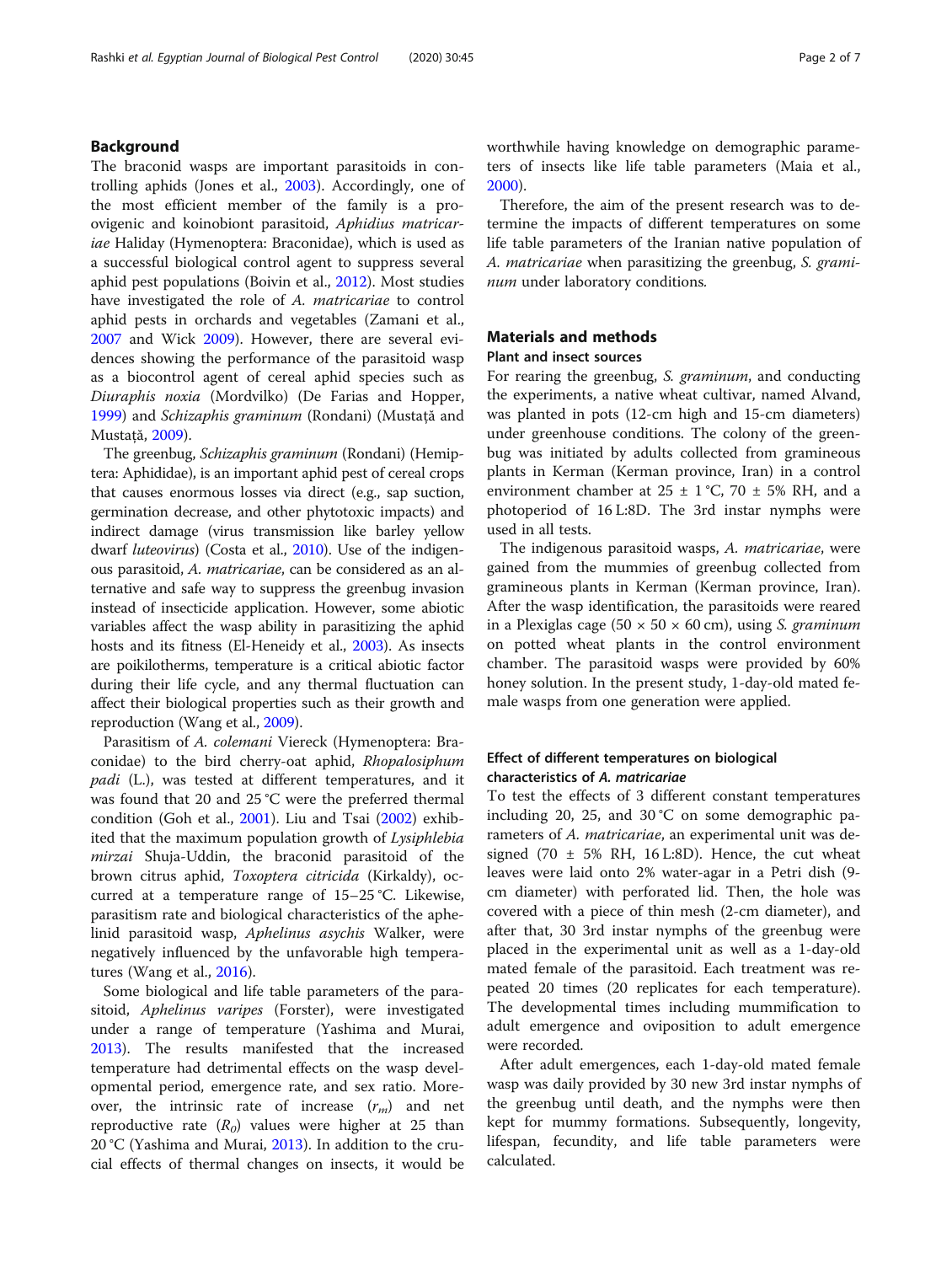| Temperature<br>$(^{\circ}C)$ |                       | Mummy formation to adult emergence (day) |                 | Oviposition to adult emergence (day) |                             |                  |  |
|------------------------------|-----------------------|------------------------------------------|-----------------|--------------------------------------|-----------------------------|------------------|--|
|                              |                       |                                          | ζ + Ω           |                                      |                             | የ + ና            |  |
| 20                           | $4.90 + 0.17^{\circ}$ | $4.80 + 0.18^b$                          | $4.90 + 0.12^b$ | $8.80 + 0.17^b$                      | $8.90 + 0.16^b$             | $8.90 + 0.11^b$  |  |
| 25                           | $4.90 + 0.15^{\rm b}$ | $4.90 + 0.12^b$                          | $4.90 + 0.16^b$ | $8.70 + 0.17^b$                      | $8.90 + 0.14^b$             | $8.80 + 0.11^b$  |  |
| 30                           | $5.40 + 0.17a$        | $6.20 + 0.23$ <sup>a</sup>               | $5.80 + 0.17a$  | $10.25 + 0.17$ <sup>a</sup>          | $10.75 + 0.25$ <sup>a</sup> | $10.50 + 0.18^a$ |  |

<span id="page-2-0"></span>Table 1 Development time (mean ± SE) of Aphidius matricariae parasitizing Schizaphis graminum at various temperatures

Means followed by different letter in the same column are significantly different (Tukey's test,  $P < 0.05$ )

### Statistical analysis

In terms of the Carey [\(1993\)](#page-5-0) (age-specific theory), the demographic parameters were computed by the following formulas:

$$
R_0 = \sum l_x m_x \tag{1}
$$

$$
\sum l_x m_x e^{-rx} = 1 \tag{2}
$$

$$
DT = Ln(2)/r \tag{3}
$$

$$
\lambda = e^r \tag{4}
$$

$$
T=\frac{\ln\ (R_0)}{r}\qquad \qquad (5)
$$

$$
r_w = \left(e^f\right)^7 \tag{6}
$$

where the  $mx$  and  $lx$  are the numbers of females produced per female per day and survival rate of the parasitoid wasp, respectively;  $r_m$  and  $R_0$  are the intrinsic rate of increase and net reproductive rate, respectively;  $r_w$ and  $\lambda$  are the increase rate in one week and finite rate of increase, respectively; and  $T$  and  $DT$  are mean generation and doubling times. The data were subjected to analysis of variance (ANOVA), and the averages were compared by Tukey's test at the 0.05 level. The Statistical Analysis System (SAS Institute, [1989](#page-5-0)) was applied for the calculations.

# Results and discussion

The developmental time of the parasitoid wasp, A. matricariae, parasitizing the greenbug, S. graminum, including mummy formation to adult emergence and oviposition to adult emergence was calculated at different temperatures. The results showed that there was nonsignificant difference between 20 and 25 °C (Table 1). However, duration of mummy formation until adult emergence  $(F_{2, 119} = 18.57, P < 0.05)$  and oviposition until adult emergence  $(F_{2, 119} = 16.94, P < 0.05)$  were significantly prolonged at 30 °C. There was nonsignificant difference between males and females in the above-mentioned biological properties.

The thermal alteration, as an abiotic factor, could affect the biological characteristics of the biocontrol agents as well as their insect hosts (Wang et al., [2014](#page-5-0)). Similarly, the present study revealed that the developmental time of A. *matricariae*, parasitizing the greenbug, S. *graminum*, was influenced by changing the temperature. Therefore, the high temperature (30 °C) prolonged the mummy formation to adult emergence and oviposition to adult emergence.

In contrast, the developmental time of the aphelinid endoparasitoid, Aphelinus asychis Walker, parasitizing the cotton aphid, Aphis gossypii Glover, decreased when the constant temperature was elevated from 15 to 32.5 °C (Schirmer et al., [2008](#page-5-0) and Byeon et al., [2011\)](#page-5-0) as well as the parasitoid A. varipes (Yashima and Murai [2013](#page-6-0)) and A. matricariae parasitizing Nasonovia ribisnigri (Mosely) (Farsi et al., [2019](#page-5-0)) and R. padi (El-Heneidy et al., [2003\)](#page-5-0). The difference might be resulted from the difference between the parasitoid species and/or host aphids. In consistent with the obtained results, there were non-significant differences in total developmental time of A. varipes at 20 and 25 °C when parasitized 3rd nymphal instar of A. gossypii (Rohne [2002](#page-5-0)). Zamani et al. [\(2007\)](#page-6-0) reported that A. matricariae had its maximum development at 25 °C, and the total developmental

Table 2 Influence of various temperatures on adult longevity, lifespan, and fecundity of Aphidius matricariae parasitizing Schizaphis graminum

| Temperatures<br>$(^{\circ}C)$ | Longevity (day)            |                            |                              | Lifespan (day)              |                             |                             | Fecundity                     |
|-------------------------------|----------------------------|----------------------------|------------------------------|-----------------------------|-----------------------------|-----------------------------|-------------------------------|
|                               |                            |                            | イ + 9                        |                             |                             | ⋌ + ∂                       |                               |
| 20                            | $7.15 + 0.63$ <sup>a</sup> | $6.20 + 0.47$ <sup>a</sup> | $6.67 \pm 0.42$ <sup>a</sup> | $16.05 + 0.58$ <sup>a</sup> | $15.10 + 0.48$ <sup>a</sup> | $15.07 + 0.40$ <sup>a</sup> | $51.10 \pm 7.07$ <sup>a</sup> |
| 25                            | $7.80 + 0.87$ <sup>a</sup> | $6.40 \pm 0.60^{\circ}$    | $7.10 + 0.57$ <sup>a</sup>   | $16.90 + 0.88^a$            | $15.75 + 0.58^{\circ}$      | $16.32 + 0.58^{\circ}$      | $46.90 \pm 0.93$ <sup>a</sup> |
| 30                            | $3.30 + 0.35^{b}$          | $2.35 + 0.22^b$            | $2.82 + 0.25^{\circ}$        | $13.30 + 0.30^{\circ}$      | $12.60 + 0.32^b$            | $12.95 + 0.22^b$            | $6.35 + 0.85^{\circ}$         |

Means followed by different letter in the same column are significantly different (Tukey's test,  $P < 0.05$ )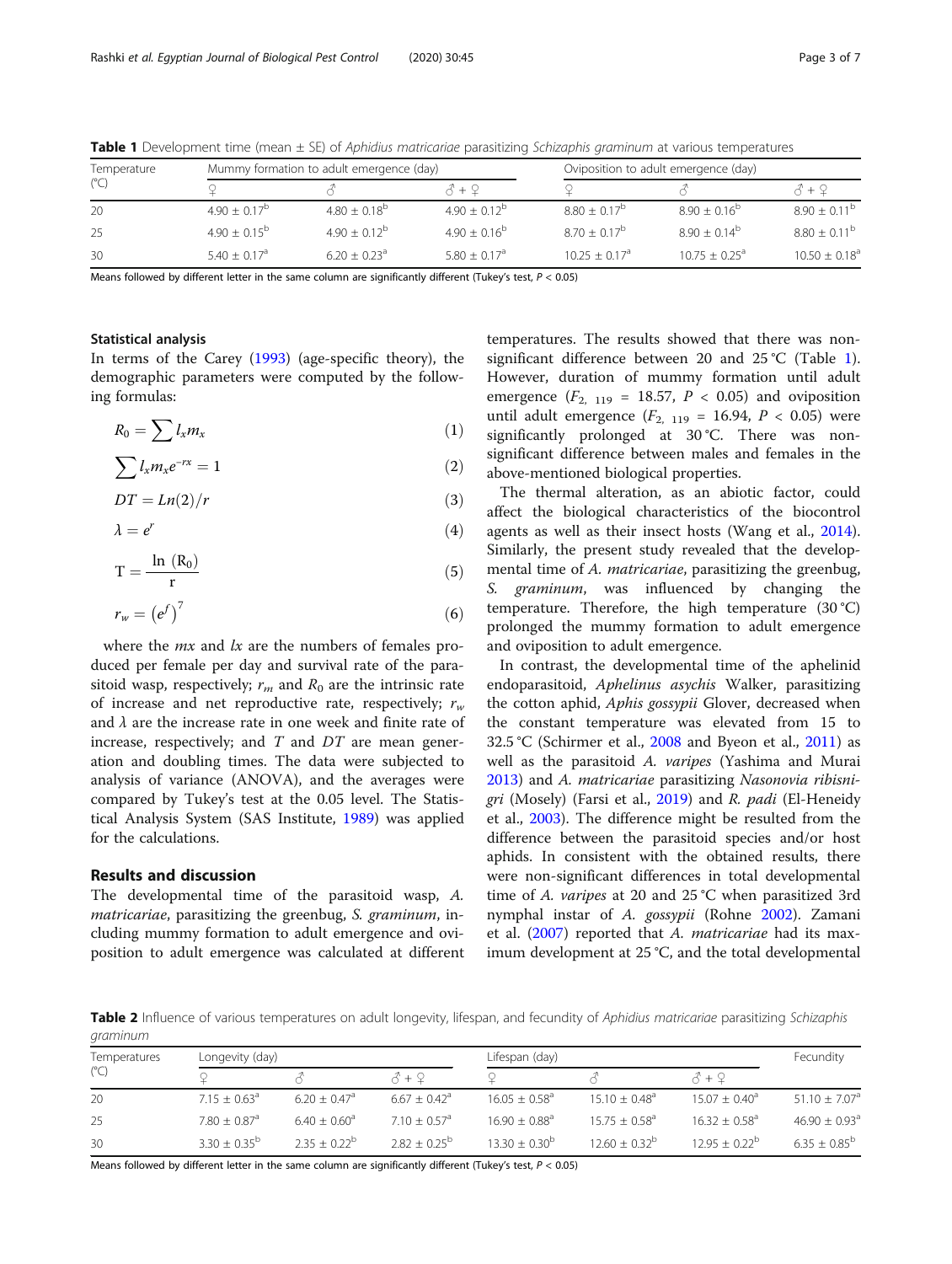<span id="page-3-0"></span>**Table 3** Life table parameters (mean  $\pm$  SE) of Aphidius matricariae parasitizing Schizaphis graminum at various temperatures

| Temperature (°C) |                              |                                                                                                                                                                                                                                                                                                                                                                                                                       |  |  |
|------------------|------------------------------|-----------------------------------------------------------------------------------------------------------------------------------------------------------------------------------------------------------------------------------------------------------------------------------------------------------------------------------------------------------------------------------------------------------------------|--|--|
| 20               | 25                           | 30                                                                                                                                                                                                                                                                                                                                                                                                                    |  |  |
|                  |                              | $0.160 \pm 0.014^b$                                                                                                                                                                                                                                                                                                                                                                                                   |  |  |
|                  |                              |                                                                                                                                                                                                                                                                                                                                                                                                                       |  |  |
|                  |                              |                                                                                                                                                                                                                                                                                                                                                                                                                       |  |  |
|                  |                              | $10.780 \pm 0.160^{\circ}$                                                                                                                                                                                                                                                                                                                                                                                            |  |  |
|                  | $2.235 + 0.069$ <sup>a</sup> | $4.281 + 0.342^b$                                                                                                                                                                                                                                                                                                                                                                                                     |  |  |
|                  |                              | $8.216 \pm 0.117^b$                                                                                                                                                                                                                                                                                                                                                                                                   |  |  |
|                  |                              | $0.320 \pm 0.011^a$ 0.310 $\pm$ 0.009 <sup>a</sup><br>$R_0$ ( $\frac{1}{2}$ /generation) 55.306 ± 6.316 <sup>a</sup> 48.890 ± 5.148 <sup>b</sup> 6.167 ± 0.754 <sup>c</sup><br>$1.382 \pm 0.014$ <sup>a</sup> $1.362 \pm 0.013$ <sup>a</sup> $1.171 \pm 0.017$ <sup>b</sup><br>$14.530 + 0.306^a$ 15.655 + 0.172 <sup>a</sup><br>$2.155 \pm 0.067$ <sup>a</sup><br>$9.660 \pm 0.096^a$ 9.536 $\pm$ 0.091 <sup>a</sup> |  |  |

Means followed by different letter in the same row are significantly different (Tukey's test,  $P < 0.05$ )

 $r_m$  intrinsic rate of increase,  $R_0$  net reproductive rate,  $\lambda$  finite rate of increase, T mean generation time, DT doubling time,  $r_w$  increase rate in 1 week

times of the parasitoid wasp parasitizing the aphid hosts including A. gossypii and Myzus persicae (Sulzer) were higher than that obtained in the present study.

In the present study, the high temperature  $(30 °C)$  decreased the lifespan of A. matricariae, due to higher metabolic rate (Brown et al., [2004](#page-5-0)). Moreover, there was non-significant difference between males and females of the parasitoid wasp in different developmental durations, which was in consistent with the outcome of Liu and Tsai [\(2002\)](#page-5-0).

As shown in Table [2](#page-2-0), the high temperature (30 °C) significantly affected the lifetime of A. matricariae adults parasitizing S. graminum by decreasing their longevity  $(F_{2, 119} = 23.19, P < 0.05)$  and lifespan  $(F_{2, 119} = 22.85, P$ < 0.05). In contrast, Bernal and Gonzalez [\(1997](#page-5-0)) reported non-significant differences between males and females at each temperature. Similar to the lifetime of the parasitoid, the fecundity did not differ at 20 and 25 °C. However, the lowest value of fecundity differently occurred when the female wasps were exposed to 30 °C  $(F_{2, 59} = 21.18, P < 0.05).$ 

In the present study, the longevity and lifespan of the wasps decreased at the high temperature. Similarly, Wang et al. ([2016](#page-5-0)) demonstrated that the increased temperature decreased the longevity of A. asychis para-sitizing M. persicae. As well, Schirmer et al. ([2008](#page-5-0)) and Farsi et al. [\(2019](#page-5-0)) confirmed the same for A. *matricariae* parasitizing N. ribisnigri. Also, the adult longevity of the aphidiid, Lysiphlebia mirzai Shuja-Uddin, a parasitoid of Toxoptera citricida (Kirkaldy), was reduced by increasing the temperature (Liu and Tsai, [2002\)](#page-5-0) similar to the longevity of Diaeretiella rapae (M'Intosh) attacking D. noxia (Bernal and Gonzalez, [1997](#page-5-0)).

Similarly, Wang et al. [\(2016](#page-5-0)) and Farsi et al. ([2019](#page-5-0)) confirmed the obtained results that the high temperature had adverse effect on the fecundity of A. matricariae. Accordingly, the females had short longevities at high temperatures. However, there were non-significant differences between 20 and 25 °C in longevity and fecundity of A. matricariae which is in accordance with the results of Yashima and Murai [\(2013\)](#page-6-0). Besides, Liu and Tsai  $(2002)$  $(2002)$  reported that the female wasps of L. mirzai were able to lay high and low eggs at 25 and 32 °C, respectively. However, Rohne ([2002](#page-5-0)) explained that different constant temperatures had no considerable effect on the mummies produced by the female parasitoid, A. varipes as well as the fecundity of D. rapae parasitizing D. noxia (Bernal and Gonzalez, [1997\)](#page-5-0).

All life table parameters of A. matricariae parasitizing the greenbug, S. graminum, were affected by the tested temperatures (Table 3). The intrinsic rate of increase  $(r_m)$  values had significant difference at 30 °C among the 3 tested temperatures, and the high temperature resulted in decreasing the parameter  $(F_{2, 62} = 62.80, P < 0.05)$ .

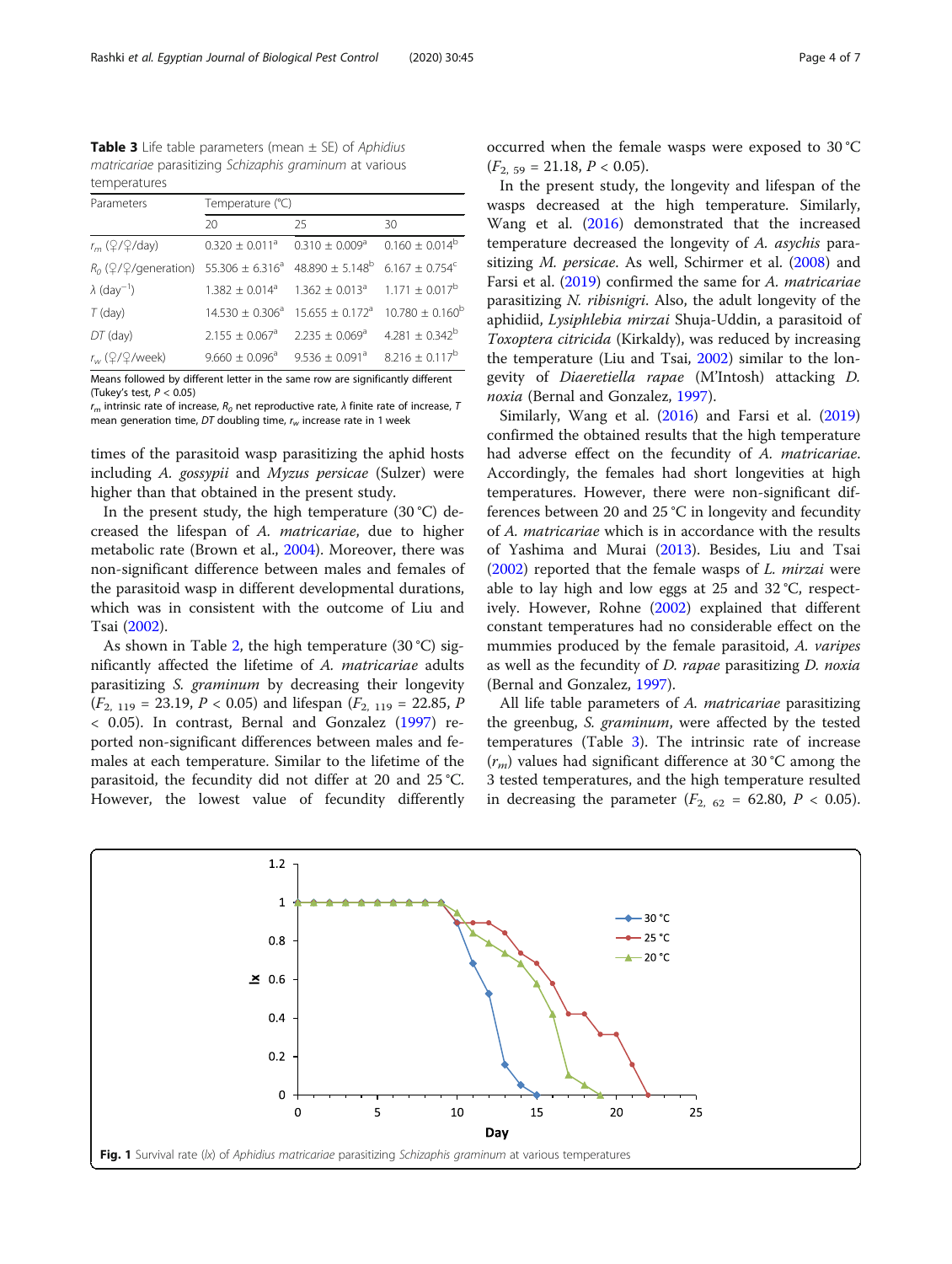

The estimated values of  $r_m$  were remarkably higher, when the female wasps of A. matricariae were exposed to 20 and 25 °C. Also, a significant difference was observed in the net reproductive rate  $(R_0)$  value  $(F_{2, 54}$  = [3](#page-3-0)3.72,  $P < 0.05$ ) among the treatments (Table 3). The lowest and highest values of the  $R_0$  were significantly occurred at 30 and 20 °C.

In addition, other life table parameters of A. matricar*iae* including finite rate of increase ( $\lambda$ ) ( $F_{2, 62}$  = 64.24, P < 0.05), mean generation time (*T*) ( $F_{2, 62} = 15.43, P <$ 0.05), doubling time (DT) ( $F_{2, 62} = 34.45$ ,  $P < 0.05$ ), and increase rate in 1 week  $(r_w)$   $(F_{2, 62} = 61.43, P < 0.05)$ were affected by different temperatures. The results elucidated that the  $\lambda$ , T, DT, and  $r_w$  values noticeably decreased at the high temperature (30 °C), and there was non-significant difference between the 2 other temperatures (20 and 25 °C).

Results of the present study demonstrated that all the life table parameters (e.g.,  $r_m$ , and T) of A. *matricariae*, except  $R_0$ , had non-significant differences at 20 than 25 °C, which agree with the results of Farsi et al. ([2019](#page-5-0)). However, in the present research, the  $r_m$  value was higher than the values reported by Farsi et al. ([2019](#page-5-0)) for A. matricariae parasitizing N. ribisnigri, and by Shahrokhi et al. [\(2004\)](#page-5-0) for A. matricariae parasitizing S. grami*num*. It was indicated that the greenbug was the more suitable host for the parasitoid rather than the lettuce aphid, and also, the indigenous parasitoid population used in the present study was more efficient to control S. graminum. Moreover, the  $r_m$  values for A. matricariae parasitizing the peach aphid (Shijko [1989\)](#page-5-0) and the Russian wheat aphid (Reed et al. [1992](#page-5-0)) were lower than that of data obtained at 20 °C. Nevertheless, Tahriri Adabi et al. ([2010\)](#page-5-0) reported that the  $r_m$  value of A. *matricariae* parasitizing Aphis fabae Scopoli was 0.41 at 25 °C.

Accordingly, in contrast with the  $r_m$  and T values of the parasitoid, A. varipes was noticeably altered at 25 °C than at 20 °C, and the increased temperature resulted in decreasing the mean generation time and the elevated intrinsic rate of natural increase (Yashima and Murai [2013\)](#page-6-0).

Denis et al. [\(2011\)](#page-5-0) found that increasing the temperature negatively affected the foraging efficiency of parasitoids and consequently declining their reproduction. This was supported by the present research that the high temperature (30 °C) had detrimental effects on the life table parameters of A. matricariae. Accordingly, the findings were similar to those reported by Giri et al. [\(1982](#page-5-0)) who stated that A. matricariae efficiently parasitized M. persicae at 21 °C. However, the parasitism rate could be increased along with temperature (ambient  $+ 2.0 \degree C$ ) (Bezemer et al. [1998\)](#page-5-0).

Figures [1](#page-3-0) and 2 clarified that survival rate of the parasitoid wasp  $(lx)$  and the number of females' produced/female/day (mx) were differentially altered at different temperatures. Hence, the high temperature (30 °C) led to decrease the  $lx$  and  $mx$ . In regard with that, the highest  $mx$  and  $lx$  happened at 20 and 25 °C, respectively.

Likewise, the survival rate of A. matricariae was markedly affected by the high temperature (30 °C) and then decreased; as it was reported by Zamani et al. [2007](#page-6-0)). Several factors might be involved in this decrease. For instance, the synchronization between development of parasitoid and its host could be altered by temperature and could result in their mortality (Mustață and Mustață, [2009\)](#page-5-0). In addition, high temperature might induce the immune system of the parasitoid host to be effective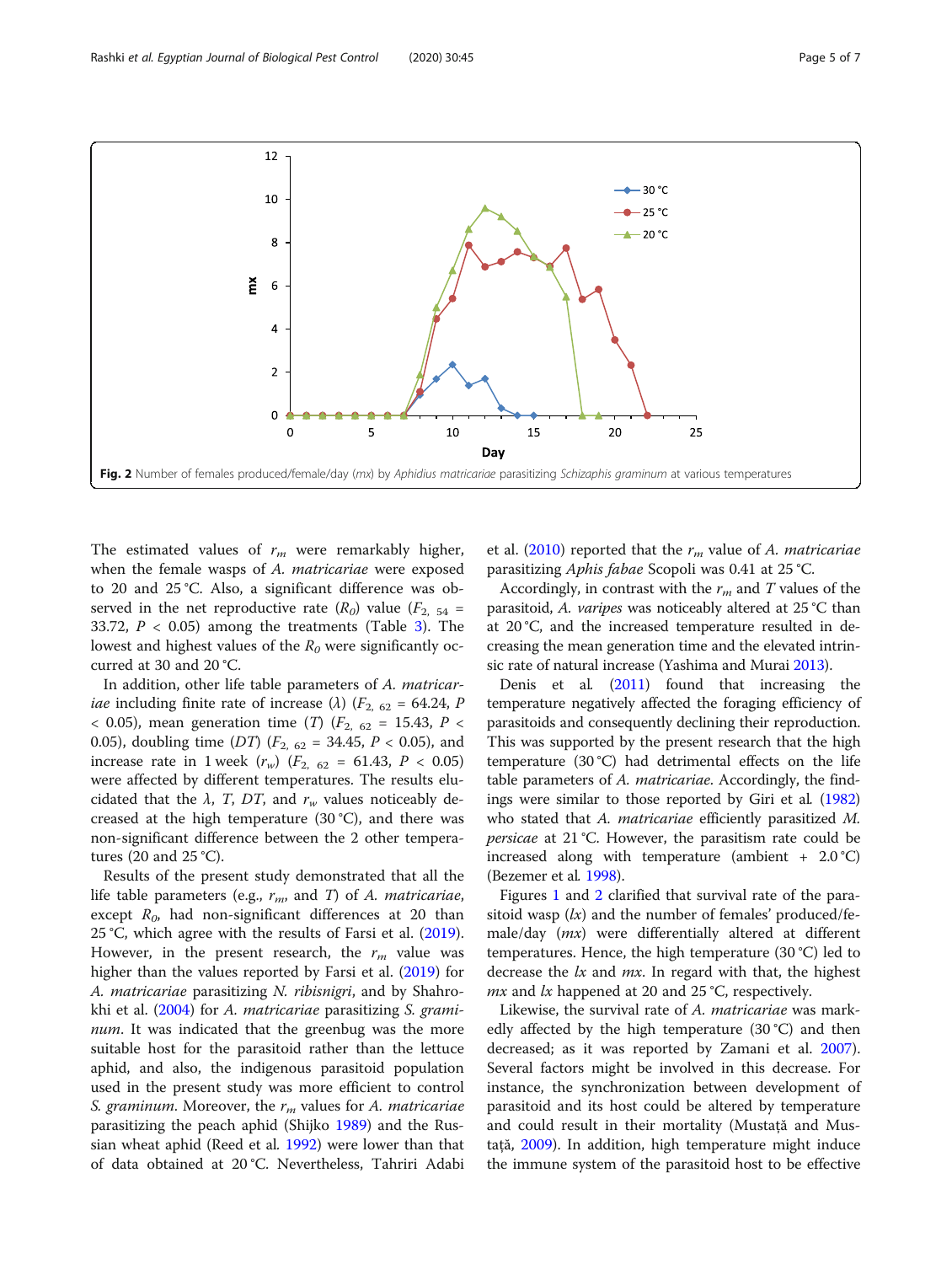<span id="page-5-0"></span>(Zufelato et al., [2004](#page-6-0)). Denis et al. (2011) proposed that thermal increasing resulted in declining the fitness of pro-ovigenic parasitoids. Similarly, the developmental rate of A. matricariae parasitizing D. noxia decreased at the temperature above 26 °C, and all parasitoid wasps died at 31 °C (Miller and Gerth 1994).

# Conclusion

Considering the characteristics, the parasitoid wasp A. matricariae parasitizing the greenbug, S. graminum, appeared to be well-adapted with the temperatures below 30 °C. Understanding the optimal temperatures for the life history traits of the parasitoid could promote its performance in different climatic zones for the greenbug population suppression which this may advance the mass production of the parasitoid required to be applied in IPM program for successful biological control of S. graminum.

#### Acknowledgements

Not applicable.

### Availability of data and material

The datasets used and/or analyzed during the current study are available from the corresponding author on reasonable request.

#### Authors' contributions

MR created the research plan and wrote the paper. AS analyzed the data and FH performed the experiments. All authors read and approved the final manuscript.

### Funding

This work was funded by the Graduate University of Advanced Technology, Kerman, Iran, (No.1.4294).

#### Ethics approval and consent to participate

Not applicable.

### Consent for publication

All authors read and approved the final manuscript and gave consent for this publication.

### Competing interests

The authors declare that there are no conflicts of interest in the publication of this manuscript.

#### Author details

<sup>1</sup>Department of Biodiversity, Institute of Science and High Technology and Environmental Sciences, Graduate University of Advanced Technology, Kerman, Iran. <sup>2</sup>Department of Plant Protection, Faculty of Agriculture, Shahid Bahonar University of Kerman, Kerman 7631818356, Iran.

### Received: 12 February 2020 Accepted: 16 April 2020 Published online: 28 April 2020

### References

- Bernal J, Gonzalez D (1997) Reproduction of Diaeretiella rapae on Russian wheat aphid hosts at different temperatures. Entomol Exp Appl 82:159–166
- Bezemer TM, Jones TH, Knight KJ (1998) Long-term effects of elevated CO2 and temperature on populations of the peach potato aphid, Myzus persicae and its parasitoid Aphidius matricariae. Oecologia 116:128–135
- Boivin G, Hance T, Brodeur J (2012) Aphid parasitoids in biological control. Can J Plant Sci 92(1):1–12
- Brown JH, Gillooly JF, Allen AP, Savage VM, West GB (2004) Toward a metabolic theory of ecology. Ecology 85:1771–1789
- Byeon YW, Tuda M, Takagi M, Kim JH, Choi MY (2011) Life history parameters and temperature requirements for development of an aphid parasitoid Aphelinus asychis (Hymenoptera: Aphelinidae). Environ Entomol 40:431–440
- Carey JR (1993) Applied demography for biologists with special emphasis on insects. Oxford University Press, New York
- Costa RR, Moraes JC, DaCosta RR (2010) Feeding behavior of the greenbug Schizaphis graminum on wheat plants treated with imidacloprid and/or silicon. J Appl Entomol 135:115–120
- De Farias AMI, Hopper KR (1999) Oviposition behavior of Aphelinus asychis (Hymenoptera: Aphelinidae) and Aphidius matricariae (Hymenoptera: Aphidiidae) and defense behavior of their host Diuraphis noxia (Homoptera: Aphididae). Environ Entomol 28:858–862
- Denis D, Pierre J-S, van Baaren J, van Alphen JJM (2011) How temperature and habitat quality affect parasitoid lifetime reproductive success- a simulation study. Ecological Model 222:1604–1613
- El-Heneidy AH, El-Hussieni MM, Agamy EA, Adly D (2003) Thermal constants for development of the cereal aphid, Rhopalosiphum padi (Homoptera: Aphididae) and its parasitoid Aphidius matricariae (Hymenoptera: Aphidiidae). Egypt J Biol Pest Co 13:13–18
- Farsi A, Kocheili F, Mossadegh MS, Rasekh A (2019) Temperature-dependent life table parameters of Aphidius matricariae (Hym.: Braconidae), an important parasitoid of the currant lettuce aphid, Nasonovia ribiinigri (Hem.: Aphididae). J Entomol Soc Iran 38(4):365–375
- Giri MK, Pass BC, Yeargan KV, Parr JC (1982) Behavior, net reproduction, longevity, and mummy-stage survival of Aphidius matricariae (Hym.: Aphidiidae). Entomophaga 27:147–153
- Goh HG, Kim JH, Han MW (2001) Application of Aphidius colemani Viereck for control of the aphid in greenhouse. J Asia-Pacific Entomol 4(2):171–174
- Jones DB, Giles KL, Berberet RC, Royer TA, Elliott NC, Payton ME (2003) Functional response of an introduced parasitoid and an indigenous parasitoid on greenbug at four temperatures. Environ Entomol32: 425–432.
- Liu YH, Tsai JH (2002) Effect of temperature on development, survivorship, and fecundity of Lysiphlebia mirzai (Hymenoptera: Aphidiidae), a parasitoid of Toxoptera citricida (Homoptera: Aphididae). Environ Entomol 31(2):418–424
- Maia A, Luiz AJB, Campanhola C (2000) Statistical inference on associated fertility life table parameters using Jackknife technique: computational aspects. J Econ Entomol 93:511–518
- Miller JC, Gerth WJ (1994) Temperature-dependent development of Aphidius matricariae (Hymenoptera: Aphidiidae), as a parasitoid of the Russian wheat aphid. Environ Entomol 23(5):1304–1307
- Mustață G, Mustață M (2009) The complex of parasitoids limiting the populations of Schizaphis graminum Rond (Homoptera, Aphididae) in some cereal crops from the sea side of the black sea. An Șt Univ Al I Cuza Iași s a Biol LV:75–84
- Reed HC, Reed DK, Elliot NC (1992) Comparative life table statistics of Diaeretiella rapae and Aphidius matricariae on the Russian wheat aphid. Southwestern Entomol 17(5):307–312
- Rohne O (2002) Effect of temperature and host stage on performance of Aphelinus varipes Forster (Hym., Aphelinidae) parasitizing the cotton aphid, Aphis gossypii Glover (Hom.:Aphididae). J Appl Entomol 126:572–576
- SAS Institute (1989) SAS/STAT users guide, Version 6, vols. 1 and 2. SAS Institute Inc., Cary, NC.
- Schirmer S, Sengonca C, Blaeser P (2008) Influence of abiotic factors on some biological and ecological characteristics of the aphid parasitoid Aphelinus asychis (Hymenoptera: Aphelinidae) parasitizing Aphis gossypii (Sternorrhyncha: Aphididae). Eur J Entomol 105:121–129
- Shahrokhi S, Shojai M, Rezvani A, Ostovan H, Abdollahi GA (2004) Investigation on biology and comparison of fertility life table parameters of Aphidius matricariae Haliday on host aphid Schizaphis graminum (Rondani). In: Proceeding of the 16th Iranian Plant Protection Congress, University of Tabriz, Tabriz, Iran, 27 Aug.-1 Sept 2004.
- Shijko ES (1989) Rearing and applications of the peach aphid parasites, Aphidius matricariae Haliday (Hymenoptera, Aphidiidae). Acta Entomol Fenn 53:53–56
- Tahriri Adabi S, Talebi AA, Fathipour Y, Zamani AA (2010) Life history and demographic parameters of Aphis fabae (Hemiptera: Aphididae) and its parasitoid, Aphidius matricariae (Hymenoptera: Aphidiidae) on four sugar beet cultivars. Acta Entomol Serbica 15(1):61–73
- Wang DS, He YR, Zhang W, Nian XG, Lin T, Zhao R (2014) Effects of heat stress on the quality of Trichogrammatoidea bactrae Nagaraja (Hymenoptera: Trichogrammatidae). B Entomol Res 104:543–551
- Wang S-Y, Liang N-N, Tang R, Liu Y, Liu T-X (2016) Brief heat stress negatively affects the population fitness and host feeding of Aphelinus asychis